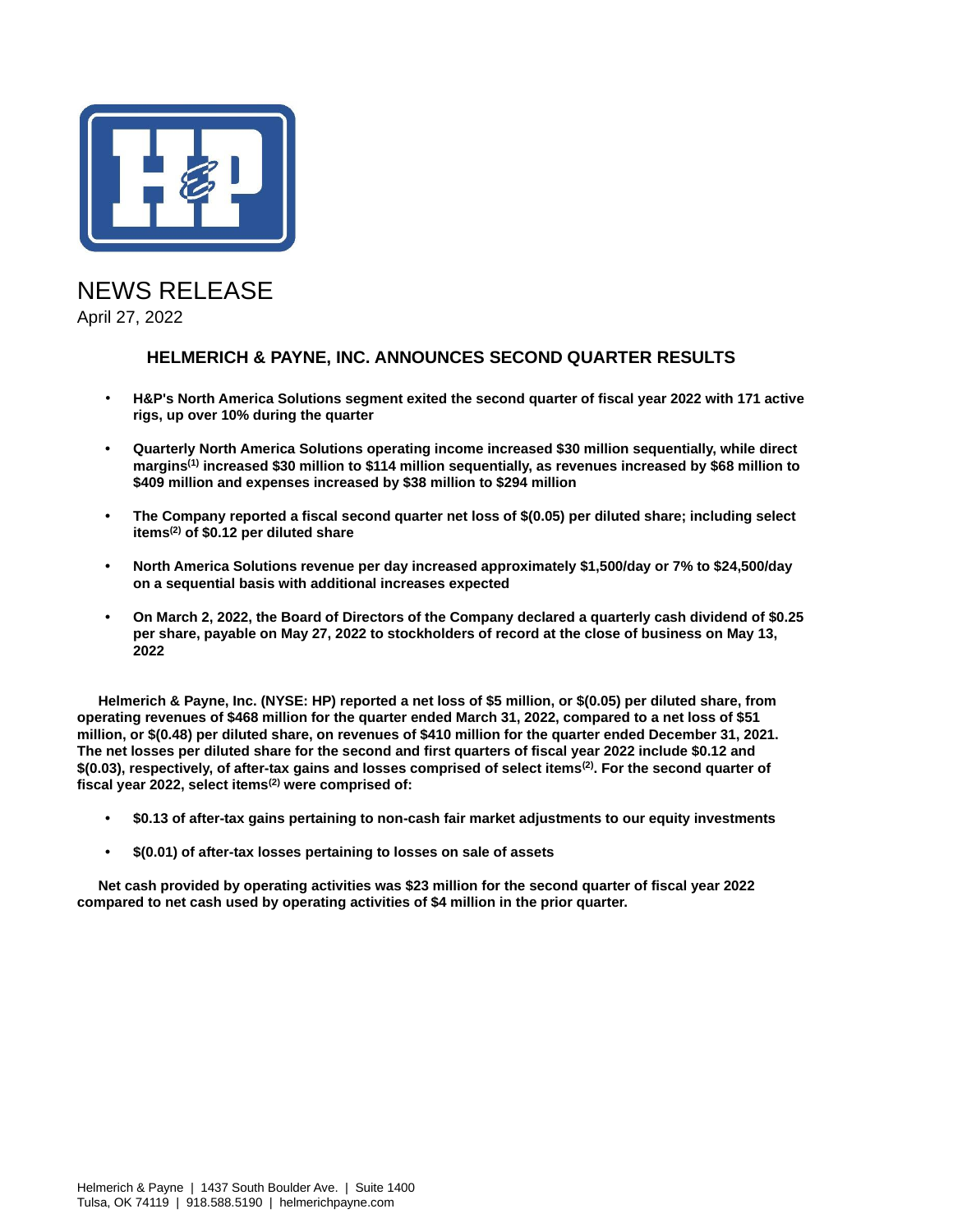Page 2 News Release April 27, 2022

**President and CEO John Lindsay commented, "Just when the energy industry is beginning to normalize, another geopolitical event and its immediate and lasting ramifications provide a sharp reminder of how critical abundant, cost effective and secure energy is to sustaining the broader global economy. Given the industry's experience in recent years we are not at all surprised to find our customers remaining rational and disciplined with regards to their capital expenditures, even in the face of spiking commodity prices. Holding that line is something we believe is crucial to creating a healthy and sustainable industry over the longerterm.**

**"During the quarter our active North America Solutions rig count increased in line with expectations and exited the quarter at 171 rigs. The industry rig count increase in the March quarter continued to shrink the availability of super-spec rigs that have worked at some point in the last two years, compounding the preexisting supply-demand constraints in the market. As we have previously noted, the value proposition H&P brings to its customers through technology-driven efficiency and wellbore quality combined with the current market dynamics is accelerating improvements in contract economics. Like our customers, we expect to have disciplined capex spending, consistent with current industry trends, and as a consequence, the underlying supply-demand tightness will likely persist. We believe these conditions could provide a pathway to achieve significant improvement in average spot contract revenues. Our ultimate aim is to generate returns more in line with the high-value drilling solutions we are providing to our customers.**

**"The outlook for international markets remains positive with additional developments and prospects progressing albeit it at a much slower pace than what we have experienced domestically. In South America, Argentina and Colombia remain areas of focus and we have begun to re-contract rigs located in those countries. In the Middle East, our strategy and opportunity set is a bit different. We started delivering the rigs we sold to ADNOC Drilling and are moving forward with the strong business alliance we established with them. We are also actively pursuing opportunities to export some of our idle super-spec capacity into that region. While we are optimistic about our strategy in the Middle East, we are also keenly aware that this is a long-term play and it will take time for opportunities to emerge and fully develop."** 

**Senior Vice President and CFO Mark Smith also commented, "While a company's financial position and cash flows are tested during a declining and weak market, its fiscal discipline is often tested during a recovering and strong market. At this time, we remain fully committed to a long-standing, fiscally sound and disciplined approach to capital allocation and hence we are not compelled to adjust our previously established capex budget range of \$250 to \$270 million for fiscal 2022.**

**"The economics for our spot contracts are improving and we expect similar improvements for our term contracts as they are renewed or move into the spot market in the coming quarters. As John alluded to, current contracting economics are moving our financial returns higher and the resulting cash generation will enhance our strong financial position furthering our ability to take advantage of various opportunities, including capital allocation to shareholders."**

**John Lindsay concluded, "We continue to be encouraged as the industry rebounds; however, we are reminded, particularly with elevated commodity prices, of the industry track record to add excessive capacity to the market and the longer-term negative consequences that could ultimately result from those actions if not carefully considered. The axiom, "Change is the only constant in life" keeps us mindful of the changing industry dynamics and the long-term challenges and opportunities that lie ahead. I would also add that another constant at H&P has been the passion and innovative spirit of our hardworking employees, who continue to lead the way forward within our industry and partnering with our customers to create value for our shareholders."**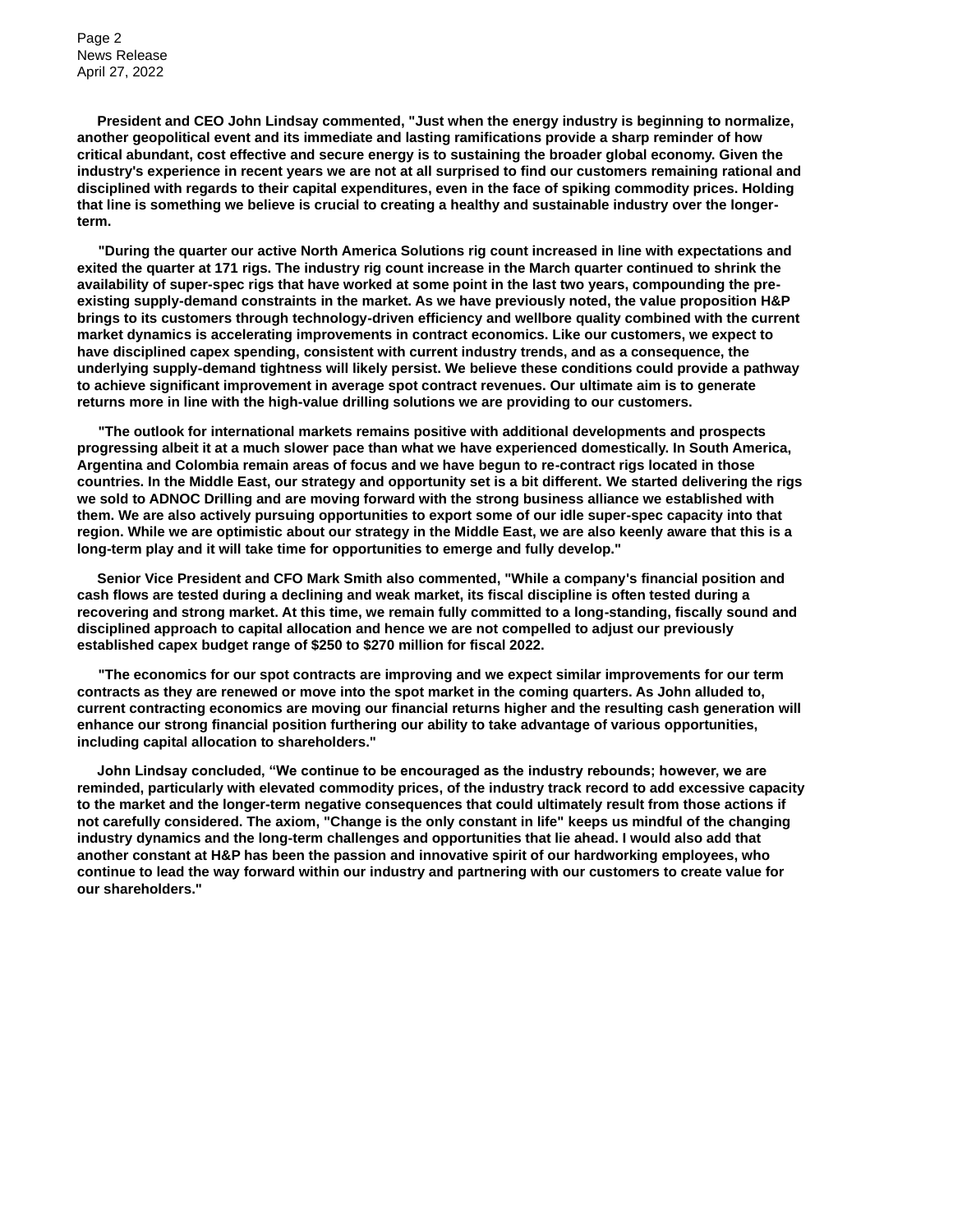Page 3 News Release April 27, 2022

### **Operating Segment Results for the Second Quarter of Fiscal Year 2022**

#### **North America Solutions:**

**This segment had operating income of \$1.3 million compared to an operating loss of \$28.9 million during the previous quarter. The increase in operating income was primarily due to higher activity levels and improving contract economics during the quarter, while the prior quarter was adversely impacted by an impairment for fair market adjustments for equipment held for sale and a restructuring charge. Absent the select item(2) impacts on the previous quarter, this segment's operating income improved by \$27.8 million on a sequential basis.**

**Direct margins(1) increased by \$30.0 million to \$114.4 million as both revenues and expenses increased sequentially. Operating results were still negatively impacted by the costs associated with reactivating rigs; \$14.2 million in the second fiscal quarter compared to \$20.5 million in the previous quarter.** 

#### **International Solutions:**

**This segment had an operating loss of \$0.8 million compared to an operating income of \$8.0 million during the previous quarter. The decrease in operating income related to a contractual dispute with a customer that benefited the first fiscal quarter by \$16.4 million, partially offset by a \$2.5 million impairment recognized in the prior quarter as well. Absent these select items(2) for the previous quarter, this segment's operating loss narrowed by \$5.0 million on a sequential basis.** 

**Direct margins(1) during the second fiscal quarter were \$2.3 million compared to \$13.0 million during the previous quarter. Excluding the aforementioned \$16.4 million settlement during the first fiscal quarter, direct operating margins(1) increased by \$5.6 million on a sequential basis. Current quarter results included a \$2.4 million foreign currency loss primarily related to our South American operations compared to a \$1.0 million foreign currency loss the previous quarter.**

### **Offshore Gulf of Mexico:**

**This segment had operating income of \$5.3 million compared to operating income of \$5.5 million during the previous quarter. Direct margins(1) for the quarter were \$8.3 million compared to \$8.6 million in the prior quarter.**

### **Operational Outlook for the Third Quarter of Fiscal Year 2022**

### **North America Solutions:**

- **We expect North America Solutions direct margins(1) to be between \$150-\$165 million, which includes approximately \$5.5 million in estimated reactivation costs**
- **• We expect to exit the quarter at approximately 175 contracted rigs**

### **International Solutions:**

- **We expect International Solutions direct margins(1) to be between \$(3)-\$(1) million, exclusive of any foreign exchange gains or losses**
- **• International Solutions direct margins(1) are expected to be negatively impacted by costs incurred to move a rig from the U.S. as part of our Middle East hub strategy**

### **Offshore Gulf of Mexico:**

• **We expect Offshore Gulf of Mexico direct margins(1) to be between \$7-\$9 million**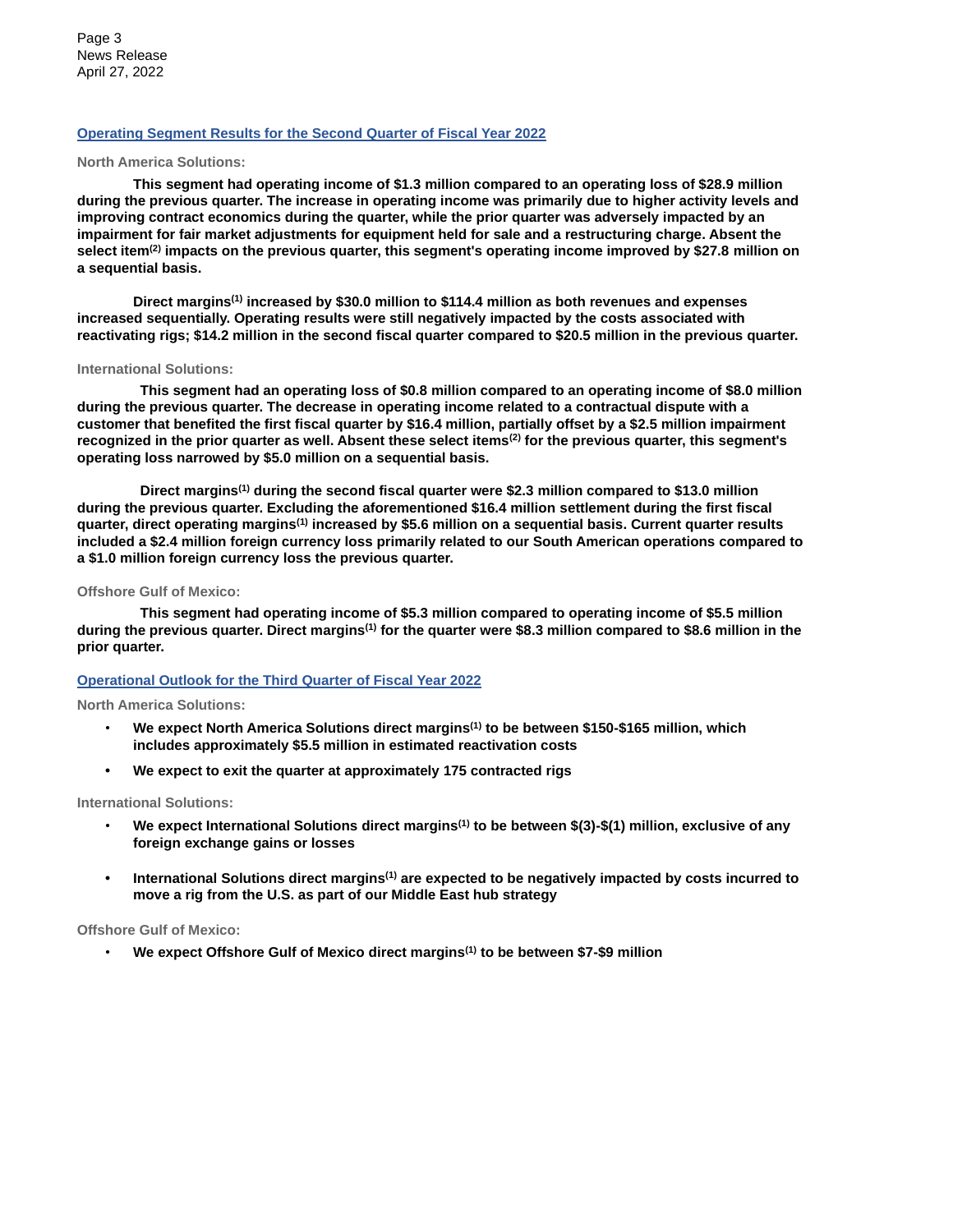Page 4 News Release April 27, 2022

**Other Estimates for Fiscal Year 2022**

- **Gross capital expenditures are still expected to be approximately \$250 to \$270 million; approximately 50% expected for maintenance, including tubular purchases, roughly 35% expected for skidding to walking conversions and approximately 15% for corporate and information technology. Ongoing asset sales include reimbursements for lost and damaged tubulars and sales of other used drilling equipment that offset a portion of the gross capital expenditures and are still expected to total approximately \$45 million in fiscal year 2022.**
- **• Depreciation and amortization expenses are still expected to be approximately \$405 million**
- **• Research and development expenses for fiscal year 2022 are still expected to be roughly \$27 million**
- **• Selling, general and administrative expenses for fiscal year 2022 are now expected to be just over \$180 million**

### **Select Items Included in Net Income per Diluted Share**

**Second quarter of fiscal year 2022 net loss of \$(0.05) per diluted share included \$0.12 in after-tax gains comprised of the following:**

- **• \$0.13 of non-cash after-tax gains related to fair market value adjustments to equity investments**
- **• \$(0.00) of after-tax losses related to restructuring charges**
- **• \$(0.01) of after-tax losses related to the sale of assets**

**First quarter of fiscal year 2022 net loss of \$(0.48) per diluted share included \$(0.03) in after-tax losses comprised of the following:**

- **• \$0.13 of after-tax gains related to a settlement of a previous contractual dispute with an international customer**
- **• \$0.38 of non-cash after-tax gains related to fair market value adjustments to equity investments**
- **• \$(0.01) of after-tax losses related to restructuring charges**
- **• \$(0.03) of after-tax losses related to the sale of assets**
- **• \$(0.03) of non-cash after-tax losses for impairments related to fair market value adjustments to decommissioned rigs and equipment that are held for sale**
- **• \$(0.47) of after-tax losses related to a debt make-whole premium and write-off of debt discount and issuance costs**

### **Conference Call**

**A conference call will be held on Thursday, April 28, 2022, at 11:00 a.m. (ET) with John Lindsay, President and CEO, Mark Smith, Senior Vice President and CFO, and Dave Wilson, Vice President of Investor Relations, to discuss the Company's second quarter fiscal year 2022 results. Dial-in information for the conference call is (877) 830-2596 for domestic callers or (785) 424-1744 for international callers. The call access code is 'Helmerich'. You may also listen to the conference call that will be broadcast live over the internet by logging on to the Company's website at http://www.helmerichpayne.com and accessing the corresponding link through the investor relations section by clicking on "Investors" and then clicking on "News and Events - Events & Presentations" to find the event and the link to the webcast.**

### **About Helmerich & Payne, Inc.**

**Founded in 1920, Helmerich & Payne, Inc. (H&P) (NYSE: HP) is committed to delivering industry leading levels of drilling productivity and reliability. H&P strives to operate with the highest level of integrity, safety and innovation to deliver superior results for its customers and returns for shareholders. Through its subsidiaries, the Company designs, fabricates and operates high-performance drilling rigs in conventional and unconventional plays around the world. H&P also develops and implements advanced automation, directional drilling and survey management technologies. As of March 31, 2022, H&P's fleet included 236 land rigs in the U.S., 28 international land rigs and seven offshore platform rigs. For more information, see H&P online at www.helmerichpayne.com.**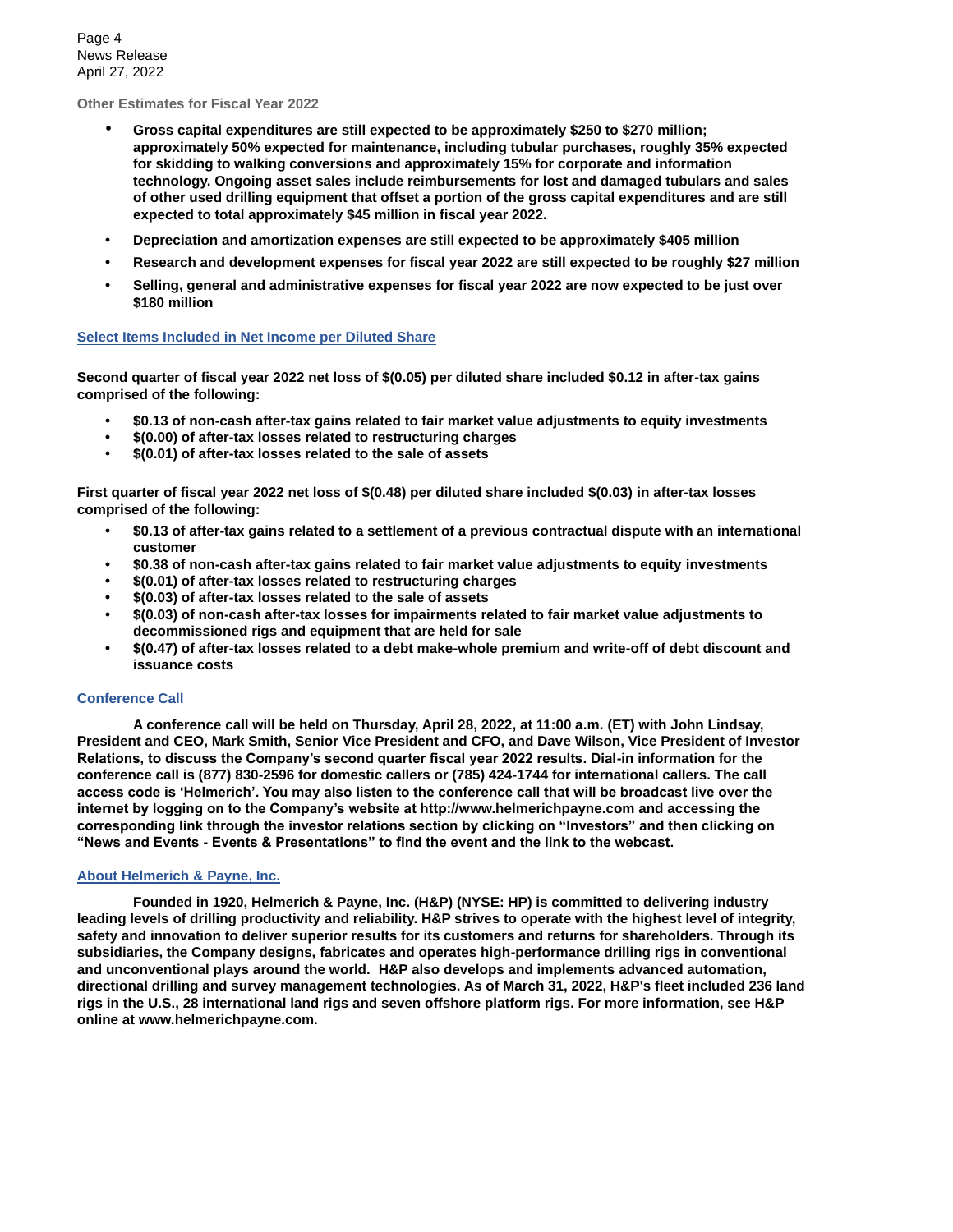Page 5 News Release April 27, 2022

### **Forward-Looking Statements**

**This release includes "forward-looking statements" within the meaning of the Securities Act of 1933 and the Securities Exchange Act of 1934, and such statements are based on current expectations and assumptions that are subject to risks and uncertainties. All statements other than statements of historical facts included in this release, including, without limitation, statements regarding our future financial position, operations outlook, business strategy, dividends, share repurchases, budgets, projected costs and plans, objectives of management for future operations, contract terms, financing and funding, spot contract economics, future supply-demand tightness, capex spending and outlook for international markets are forward-looking statements. For information regarding risks and uncertainties associated with the Company's business, please refer to the "Risk Factors" and "Management's Discussion and Analysis of Financial Condition and Results of Operations" sections of the Company's SEC filings, including but not limited to its annual report on Form 10**‑**K and quarterly reports on Form 10**‑**Q. As a result of these factors, Helmerich & Payne, Inc.'s actual results may differ materially from those indicated or implied by such forward-looking statements. We undertake no duty to publicly update or revise any forward-looking statements, whether as a result of new information changes in internal estimates, expectations or otherwise, except as required under applicable securities laws.**

**We use our Investor Relations website as a channel of distribution for material company information. Such information is routinely posted and accessible on our Investor Relations website at www.helmerichpayne.com.** 

**Note Regarding Trademarks. Helmerich & Payne, Inc. owns or has rights to the use of trademarks, service marks and trade names that it uses in conjunction with the operation of its business. Some of the trademarks that appear in this release or otherwise used by H&P include FlexRig, which may be registered or trademarked in the U.S. and other jurisdictions.**

**(1) Direct margin, which is considered a non-GAAP metric, is defined as operating revenues less direct operating expenses and is included as a supplemental disclosure we believe it is useful in assessing and understanding our current operational performance, especially in making comparisons over time. See — Non-GAAP Measurements for a reconciliation of segment operating income(loss) to direct margin. Expected direct margin for the third quarter of fiscal 2022 is provided on a non-GAAP basis only because certain information necessary to calculate the most comparable GAAP measure is unavailable due to the uncertainty and inherent difficulty of predicting the occurrence and the future financial statement impact of certain item. There, as a result of the uncertainty and variability of the nature and amount of future adjustments, which could be significant, we are unable to provide a reconciliation of expected direct margin to the most comparable GAAP measure without unreasonable effort.**

**(2) Select items are considered non-GAAP metrics and are included as a supplemental disclosure as the Company believes identifying and excluding select items is useful in assessing and understanding current operational performance, especially in making comparisons over time involving previous and subsequent periods and/or forecasting future periods results. Select items are excluded as they are deemed to be outside of the Company's core business operations. See — Non-GAAP Measurements.**

> **Contact: Dave Wilson, Vice President of Investor Relations investor.relations@hpinc.com (918) 588**‑**5190**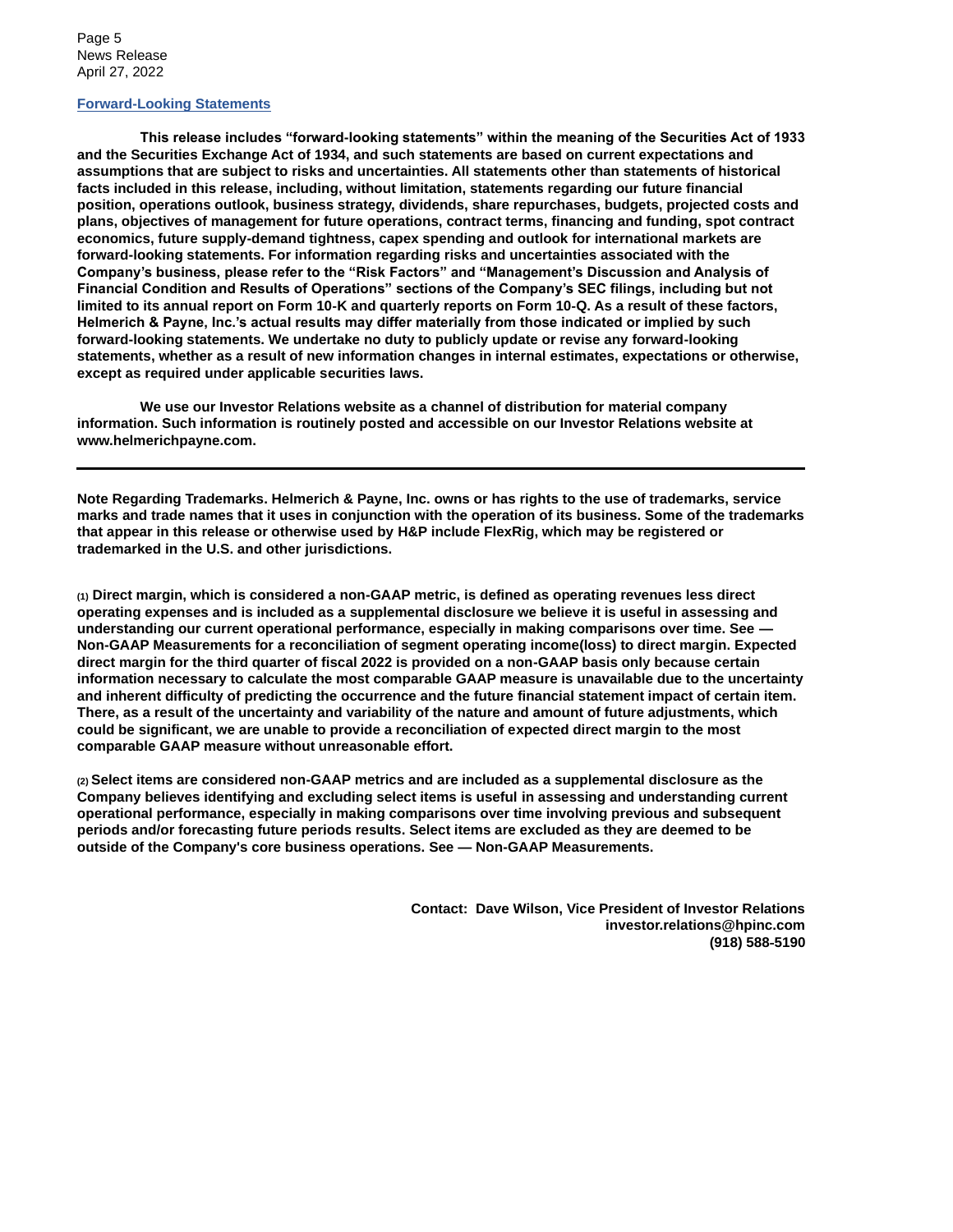# **HELMERICH & PAYNE, INC.**

## **UNAUDITED CONDENSED CONSOLIDATED STATEMENTS OF OPERATIONS**

|                                                                                     |                    | <b>Three Months Ended</b>         | <b>Six Months Ended</b>                  |                  |                                     |  |  |  |  |
|-------------------------------------------------------------------------------------|--------------------|-----------------------------------|------------------------------------------|------------------|-------------------------------------|--|--|--|--|
| (in thousands, except per share                                                     | March 31,          | December 31,                      | March 31,                                | March 31,        | March 31,                           |  |  |  |  |
| amounts)                                                                            | 2022               | 2021                              | 2021                                     | 2022             | 2021                                |  |  |  |  |
| <b>OPERATING REVENUES</b>                                                           |                    |                                   |                                          |                  |                                     |  |  |  |  |
| Drilling services                                                                   | \$<br>465,370      | \$<br>407,534                     | \$<br>294,026                            | \$<br>872,904    | \$<br>538,807                       |  |  |  |  |
| Other                                                                               | 2,227              | 2,248                             | 2,145                                    | 4,475            | 3,741                               |  |  |  |  |
|                                                                                     | 467,597            | 409,782                           | 296,171                                  | 877,379          | 542,548                             |  |  |  |  |
| <b>OPERATING COSTS AND EXPENSES</b>                                                 |                    |                                   |                                          |                  |                                     |  |  |  |  |
| Drilling services operating expenses,<br>excluding depreciation and<br>amortization |                    |                                   |                                          |                  |                                     |  |  |  |  |
| Other operating expenses                                                            | 339,759<br>1,181   | 299,652<br>1,182                  | 230,313<br>1,274                         | 639,411<br>2,363 | 429,002<br>2,636                    |  |  |  |  |
| Depreciation and amortization                                                       | 102,937            | 100,437                           | 106,417                                  | 203,374          | 213,278                             |  |  |  |  |
| Research and development                                                            | 6,387              | 6,527                             | 5,334                                    | 12,914           | 10,917                              |  |  |  |  |
| Selling, general and administrative                                                 | 47,051             | 43,715                            | 39,349                                   | 90,766           | 78,652                              |  |  |  |  |
| Asset impairment charge                                                             |                    | 4,363                             | 54,284                                   | 4,363            | 54,284                              |  |  |  |  |
|                                                                                     | 63                 | 742                               |                                          | 805              | 1,746                               |  |  |  |  |
| Restructuring charges<br>Gain on reimbursement of drilling                          |                    |                                   | 1,608                                    |                  |                                     |  |  |  |  |
| equipment                                                                           | (6, 448)           | (5,254)                           | (3,748)                                  | (11, 702)        | (5,939)                             |  |  |  |  |
| Other (gain) loss on sale of assets                                                 | (716)              | 1,029                             | 22,263                                   | 313              | 12,118                              |  |  |  |  |
|                                                                                     | 490,214            | 452,393                           | 457,094                                  | 942,607          | 796,694                             |  |  |  |  |
| <b>OPERATING LOSS FROM CONTINUING</b><br><b>OPERATIONS</b>                          | (22, 617)          | (42, 611)                         | (160, 923)                               | (65, 228)        | (254, 146)                          |  |  |  |  |
| Other income (expense)                                                              |                    |                                   |                                          |                  |                                     |  |  |  |  |
| Interest and dividend income                                                        | 3,399              | 2,589                             | 4,819                                    | 5,988            | 6,698                               |  |  |  |  |
| Interest expense                                                                    | (4,390)            | (6, 114)                          | (5,759)                                  | (10, 504)        | (11, 898)                           |  |  |  |  |
| Gain on investment securities                                                       | 22,132             | 47,862                            | 2,520                                    | 69,994           | 5,444                               |  |  |  |  |
| Loss on extinguishment of debt                                                      |                    | (60,083)                          |                                          | (60, 083)        |                                     |  |  |  |  |
| Other                                                                               | (476)              | (542)                             | (577)                                    | (1,018)          | (2,057)                             |  |  |  |  |
|                                                                                     | 20,665             | (16, 288)                         | 1,003                                    | 4,377            | (1, 813)                            |  |  |  |  |
| Loss from continuing operations before<br>income taxes                              | (1, 952)           | (58, 899)                         | (159, 920)                               | (60, 851)        | (255, 959)                          |  |  |  |  |
| Income tax expense (benefit)                                                        | 2,672              | (7, 568)                          | (36, 624)                                | (4,896)          | (54, 739)                           |  |  |  |  |
| Loss from continuing operations                                                     | (4,624)            | (51, 331)                         | (123, 296)                               | (55, 955)        | (201, 220)                          |  |  |  |  |
| Income (loss) from discontinued<br>operations before income taxes                   | (352)              | (31)                              | 2,293                                    | (383)            | 9,786                               |  |  |  |  |
| Income tax provision                                                                |                    |                                   |                                          |                  |                                     |  |  |  |  |
| Income (loss) from discontinued<br>operations                                       | (352)              | (31)                              | 2,293                                    | (383)            | 9,786                               |  |  |  |  |
| <b>NET LOSS</b>                                                                     | \$<br>$(4,976)$ \$ | (51,362)                          | \$<br>$(121,003)$ \$                     | $(56, 338)$ \$   | (191, 434)                          |  |  |  |  |
|                                                                                     |                    |                                   |                                          |                  |                                     |  |  |  |  |
| Basic earnings (loss) per common share:                                             |                    |                                   |                                          |                  |                                     |  |  |  |  |
| Loss from continuing operations                                                     | \$<br>(0.05)       | $\sqrt[6]{\frac{1}{2}}$<br>(0.48) | $(1.15)$ \$<br>$\boldsymbol{\mathsf{S}}$ | (0.53)           | \$<br>(1.87)                        |  |  |  |  |
| Income from discontinued operations                                                 | \$                 | \$                                | \$<br>0.02                               | \$               | \$<br>0.09                          |  |  |  |  |
| Net loss                                                                            | \$<br>(0.05)       | $\,$<br>(0.48)                    | $\boldsymbol{\$}$<br>$(1.13)$ \$         | (0.53)           | $\boldsymbol{\$}$<br>(1.78)         |  |  |  |  |
| Diluted earnings (loss) per common share:                                           |                    |                                   |                                          |                  |                                     |  |  |  |  |
| Loss from continuing operations                                                     | \$<br>$(0.05)$ \$  | (0.48)                            | \$<br>$(1.15)$ \$                        | $(0.53)$ \$      | (1.87)                              |  |  |  |  |
| Income from discontinued operations                                                 | \$                 | $\,$                              | \$<br>0.02                               | \$               | \$<br>0.09                          |  |  |  |  |
| Net loss                                                                            | \$<br>(0.05)       | $\boldsymbol{\$}$<br>(0.48)       | \$<br>$(1.13)$ \$                        | (0.53)           | $\boldsymbol{\mathsf{S}}$<br>(1.78) |  |  |  |  |
|                                                                                     |                    |                                   |                                          |                  |                                     |  |  |  |  |
| Weighted average shares outstanding (in<br>thousands):                              |                    |                                   |                                          |                  |                                     |  |  |  |  |
| <b>Basic</b>                                                                        | 105,393            | 107,571                           | 107,861                                  | 106,494          | 107,738                             |  |  |  |  |
| Diluted                                                                             | 105,393            | 107,571                           | 107,861                                  | 106,494          | 107,738                             |  |  |  |  |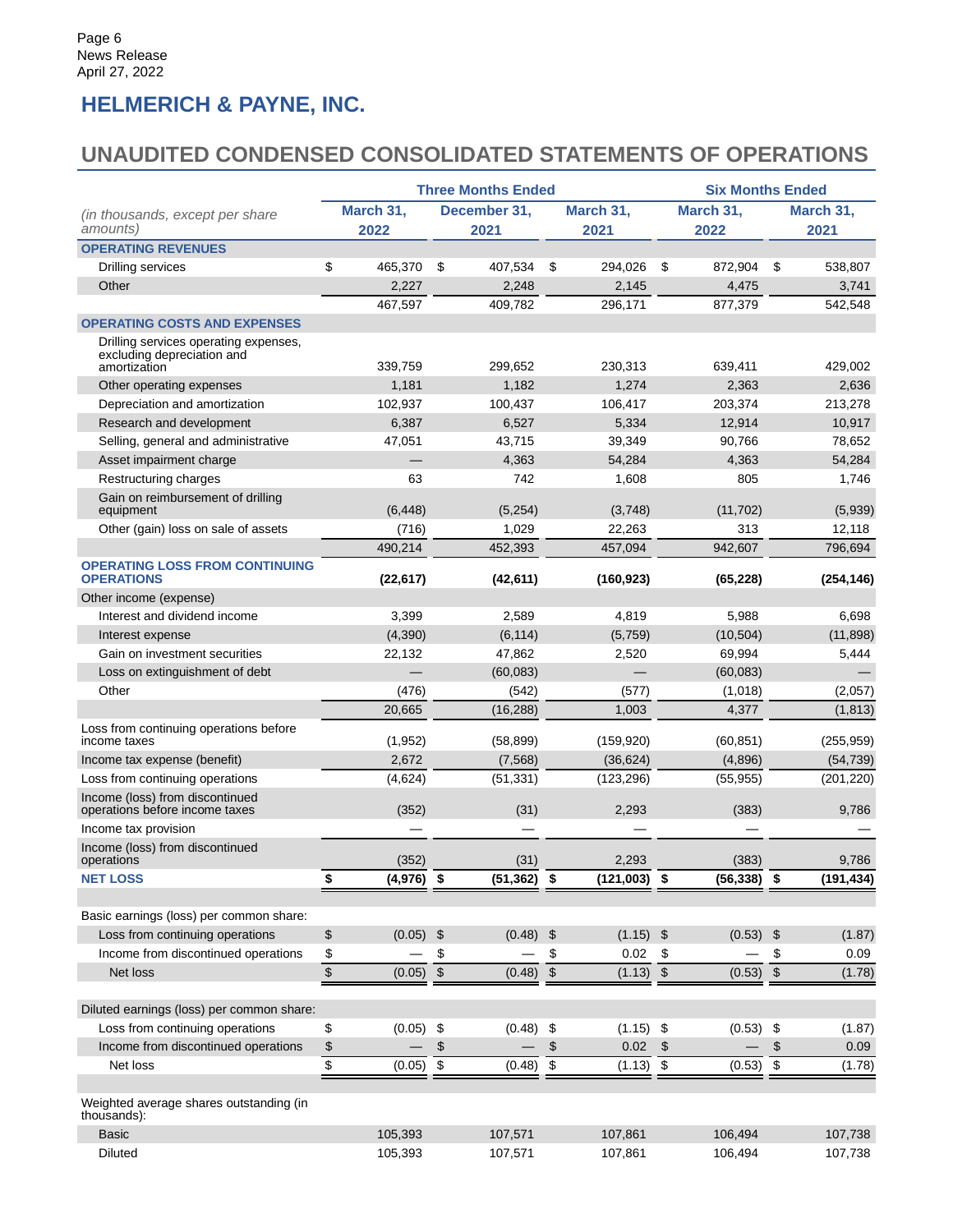# **HELMERICH & PAYNE, INC. UNAUDITED CONDENSED CONSOLIDATED BALANCE SHEETS**

| (in thousands except share data and share amounts)                                                                                                                                      | March 31,<br>2022 |     | September 30,<br>2021 |
|-----------------------------------------------------------------------------------------------------------------------------------------------------------------------------------------|-------------------|-----|-----------------------|
| <b>ASSETS</b>                                                                                                                                                                           |                   |     |                       |
| <b>Current Assets:</b>                                                                                                                                                                  |                   |     |                       |
| Cash and cash equivalents                                                                                                                                                               | \$<br>202,206     | \$  | 917,534               |
| Short-term investments                                                                                                                                                                  | 148,377           |     | 198,700               |
| Accounts receivable, net of allowance of \$2,490 and \$2,068, respectively                                                                                                              | 329,572           |     | 228,894               |
| Inventories of materials and supplies, net                                                                                                                                              | 83,588            |     | 84,057                |
| Prepaid expenses and other, net                                                                                                                                                         | 97,380            |     | 85,928                |
| Assets held-for-sale                                                                                                                                                                    | 57,373            |     | 71,453                |
| <b>Total current assets</b>                                                                                                                                                             | 918,496           |     | 1,586,566             |
|                                                                                                                                                                                         |                   |     |                       |
| Investments                                                                                                                                                                             | 219,295           |     | 135,444               |
| Property, plant and equipment, net                                                                                                                                                      | 3,022,335         |     | 3,127,287             |
| <b>Other Noncurrent Assets:</b>                                                                                                                                                         |                   |     |                       |
| Goodwill                                                                                                                                                                                | 45,653            |     | 45,653                |
| Intangible assets, net                                                                                                                                                                  | 70,246            |     | 73,838                |
| Operating lease right-of-use assets                                                                                                                                                     | 45,325            |     | 49,187                |
| Other assets, net                                                                                                                                                                       | 13,000            |     | 16,153                |
| Total other noncurrent assets                                                                                                                                                           | 174,224           |     | 184,831               |
|                                                                                                                                                                                         |                   |     |                       |
| <b>Total assets</b>                                                                                                                                                                     | \$<br>4,334,350   | -\$ | 5,034,128             |
|                                                                                                                                                                                         |                   |     |                       |
| <b>LIABILITIES &amp; SHAREHOLDERS' EQUITY</b>                                                                                                                                           |                   |     |                       |
| <b>Current Liabilities:</b>                                                                                                                                                             |                   |     |                       |
| Accounts payable                                                                                                                                                                        | \$<br>105,123     | \$  | 71,996                |
| Dividends payable                                                                                                                                                                       | 26,697            |     | 27,332                |
| Current portion of long-term debt, net                                                                                                                                                  |                   |     | 483,486               |
| <b>Accrued liabilities</b>                                                                                                                                                              | 245,778           |     | 283,492               |
| Total current liabilities                                                                                                                                                               | 377,598           |     | 866,306               |
|                                                                                                                                                                                         |                   |     |                       |
| Noncurrent Liabilities:                                                                                                                                                                 |                   |     |                       |
| Long-term debt, net                                                                                                                                                                     | 541,969           |     | 541,997               |
| Deferred income taxes                                                                                                                                                                   | 552,263           |     | 563,437               |
| Other                                                                                                                                                                                   | 125,754           |     | 147,757               |
| Noncurrent liabilities - discontinued operations                                                                                                                                        | 2,356             |     | 2,013                 |
| <b>Total noncurrent liabilities</b>                                                                                                                                                     | 1,222,342         |     | 1,255,204             |
|                                                                                                                                                                                         |                   |     |                       |
| Shareholders' Equity:                                                                                                                                                                   |                   |     |                       |
| Common stock, \$.10 par value, 160,000,000 shares authorized, 112,222,865 shares issued as of<br>both March 31, 2022 and September 30, 2021, and 105, 285, 460 and 107, 898, 859 shares |                   |     |                       |
| outstanding as of March 31, 2022 and September 30, 2021, respectively                                                                                                                   | 11,222            |     | 11,222                |
| Preferred stock, no par value, 1,000,000 shares authorized, no shares issued                                                                                                            |                   |     |                       |
| Additional paid-in capital                                                                                                                                                              | 514,771           |     | 529,903               |
| Retained earnings                                                                                                                                                                       | 2,463,665         |     | 2,573,375             |
| Accumulated other comprehensive loss                                                                                                                                                    | (19, 456)         |     | (20, 244)             |
| Treasury stock, at cost, 6,937,405 shares and 4,324,006 shares as of March 31, 2022 and<br>September 30, 2021, respectively                                                             | (235, 792)        |     | (181, 638)            |
| Total shareholders' equity                                                                                                                                                              | 2,734,410         |     | 2,912,618             |
| Total liabilities and shareholders' equity                                                                                                                                              | \$<br>4,334,350   | \$  | 5,034,128             |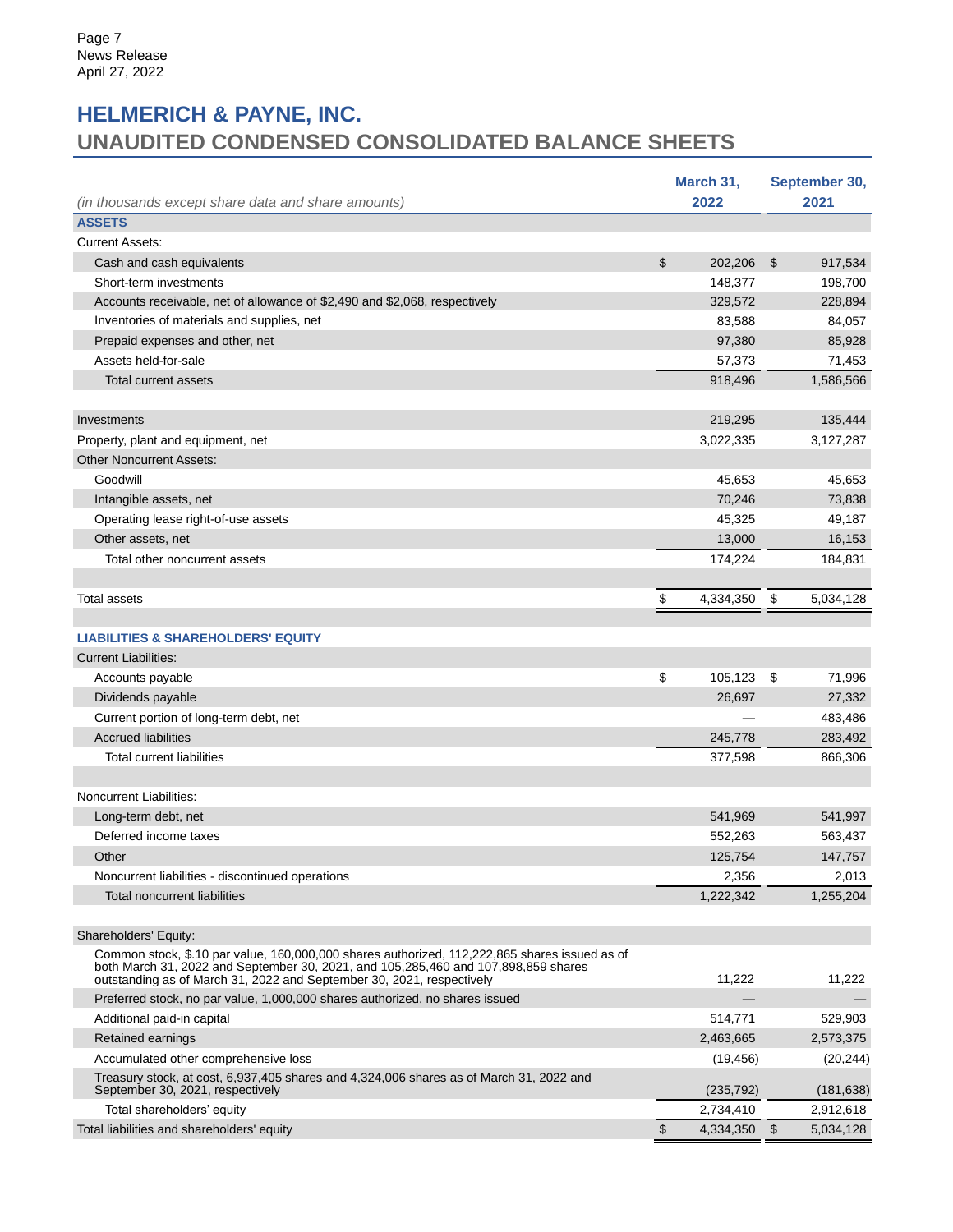# **HELMERICH & PAYNE, INC.**

# **UNAUDITED CONDENSED CONSOLIDATED STATEMENTS OF CASH FLOWS**

|                                                                                 | <b>Six Months Ended March 31,</b> |                |            |
|---------------------------------------------------------------------------------|-----------------------------------|----------------|------------|
| (in thousands)                                                                  | 2022                              |                | 2021       |
| <b>CASH FLOWS FROM OPERATING ACTIVITIES:</b>                                    |                                   |                |            |
| Net loss                                                                        | \$<br>(56, 338)                   | \$             | (191, 434) |
| Adjustment for (income) loss from discontinued operations                       | 383                               |                | (9,786)    |
| Loss from continuing operations                                                 | (55, 955)                         |                | (201, 220) |
| Adjustments to reconcile net loss to net cash provided by operating activities: |                                   |                |            |
| Depreciation and amortization                                                   | 203,374                           |                | 213,278    |
| Asset impairment charge                                                         | 4,363                             |                | 54,284     |
| Amortization of debt discount and debt issuance costs                           | 559                               |                | 920        |
| Loss on extinguishment of debt                                                  | 60,083                            |                |            |
| Provision for credit loss                                                       | 669                               |                | (227)      |
| Provision for obsolete inventory                                                | (761)                             |                | 423        |
| Stock-based compensation                                                        | 14,163                            |                | 14,277     |
| Gain on investment securities                                                   | (69, 994)                         |                | (5, 444)   |
| Gain on reimbursement of drilling equipment                                     | (11, 702)                         |                | (5,939)    |
| Other loss on sale of assets                                                    | 313                               |                | 12,118     |
| Deferred income tax benefit                                                     | (11, 597)                         |                | (46,068)   |
| Other                                                                           | (3,526)                           |                | 3,646      |
| Changes in assets and liabilities                                               | (111, 051)                        |                | 18,779     |
| Net cash provided by operating activities from continuing operations            | 18,938                            |                | 58,827     |
| Net cash used in operating activities from discontinued operations              | (42)                              |                | (25)       |
| Net cash provided by operating activities                                       | 18,896                            |                | 58,802     |
| <b>CASH FLOWS FROM INVESTING ACTIVITIES:</b>                                    |                                   |                |            |
| Capital expenditures                                                            | (104, 482)                        |                | (30, 745)  |
| Other capital expenditures related to assets held-for-sale                      | (10, 550)                         |                |            |
| Purchase of short-term investments                                              | (68, 565)                         |                | (105, 662) |
| Purchase of long-term investments                                               | (14, 124)                         |                | (1,069)    |
| Proceeds from sale of short-term investments                                    | 117,456                           |                | 63,742     |
| Proceeds from asset sales                                                       | 34,944                            |                | 13,419     |
| Net cash used in investing activities                                           | (45, 321)                         |                | (60, 315)  |
|                                                                                 |                                   |                |            |
| <b>CASH FLOWS FROM FINANCING ACTIVITIES:</b>                                    |                                   |                |            |
| Dividends paid                                                                  | (54,007)                          |                | (54, 230)  |
| Payments for employee taxes on net settlement of equity awards                  | (5,503)                           |                | (2, 119)   |
| Payment of contingent consideration from acquisition of business                | (250)                             |                | (250)      |
| Payments for early extinguishment of long-term debt                             | (487, 148)                        |                |            |
| Make-whole premium payment                                                      | (56, 421)                         |                |            |
| Share repurchases                                                               | (76, 999)                         |                |            |
| Other                                                                           | (587)                             |                |            |
| Net cash used in financing activities                                           | (680, 915)                        |                | (56, 599)  |
| Net decrease in cash and cash equivalents and restricted cash                   | (707, 340)                        |                | (58, 112)  |
| Cash and cash equivalents and restricted cash, beginning of period              | 936,716                           |                | 536,747    |
| Cash and cash equivalents and restricted cash, end of period                    | \$<br>229,376                     | $\mathfrak{s}$ | 478,635    |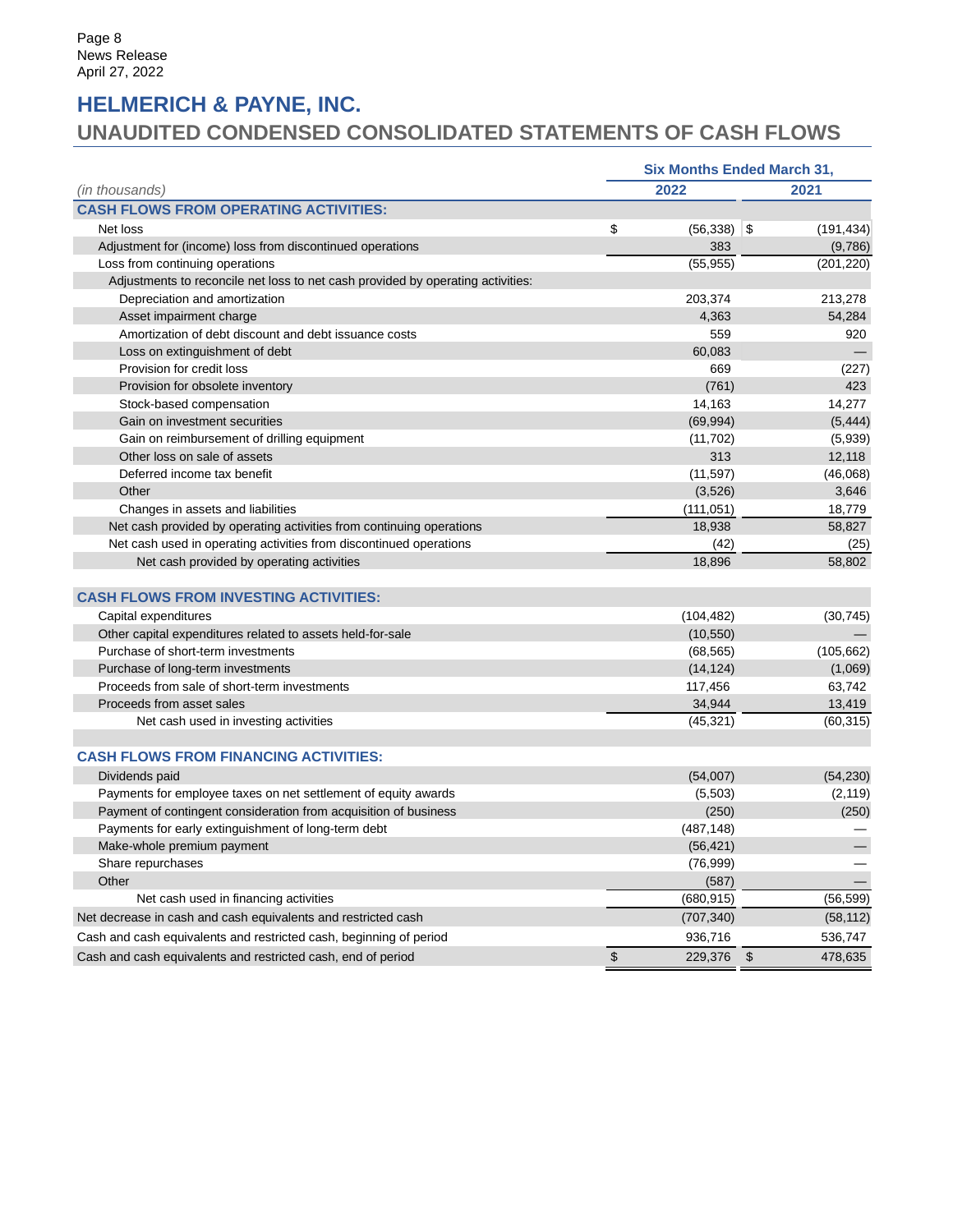## **HELMERICH & PAYNE, INC. SEGMENT REPORTING**

|                                                              |               |                 | <b>Three Months Ended</b> |                  |               | <b>Six Months Ended</b> |           |            |  |  |  |  |
|--------------------------------------------------------------|---------------|-----------------|---------------------------|------------------|---------------|-------------------------|-----------|------------|--|--|--|--|
|                                                              |               | March 31,       | December 31,              | March 31,        |               |                         | March 31, |            |  |  |  |  |
| (in thousands, except operating statistics)                  |               | 2022            | 2021                      | 2021             |               | 2022                    |           | 2021       |  |  |  |  |
| <b>NORTH AMERICA SOLUTIONS</b>                               |               |                 |                           |                  |               |                         |           |            |  |  |  |  |
| Operating revenues                                           | \$            | 408,814         | \$<br>341,034             | \$<br>249,939    | \$            | 749,848                 | \$        | 451,929    |  |  |  |  |
| Direct operating expenses                                    |               | 294,397         | 256,568                   | 185,841          |               | 550.965                 |           | 343,150    |  |  |  |  |
| Depreciation and amortization                                |               | 95,817          | 93,621                    | 99,917           |               | 189,438                 |           | 200,241    |  |  |  |  |
| Research and development                                     |               | 6,420           | 6,568                     | 5,329            |               | 12,988                  |           | 10,795     |  |  |  |  |
| Selling, general and administrative expense                  |               | 10,883          | 10,829                    | 12,960           |               | 21,712                  |           | 24,640     |  |  |  |  |
| Asset impairment charge                                      |               | —               | 1,868                     | 54,284           |               | 1,868                   |           | 54,284     |  |  |  |  |
| Restructuring charges                                        |               |                 | 473                       | 1,442            |               | 473                     |           | 1,581      |  |  |  |  |
| Segment operating income (loss)                              | $\mathfrak s$ | 1,297           | \$<br>(28, 893)           | \$<br>(109, 834) | $\frac{1}{2}$ | (27, 596)               | $\,$      | (182, 762) |  |  |  |  |
| Financial Data and Other Operating Statistics <sup>1</sup> : |               |                 |                           |                  |               |                         |           |            |  |  |  |  |
| Direct margin (Non-GAAP) <sup>2</sup>                        |               | 114,417         | 84,466                    | 64,098           |               | 198,883                 |           | 108,779    |  |  |  |  |
| Revenue days <sup>3</sup>                                    |               | 14,752          | 12,946                    | 9,454            |               | 27,698                  |           | 16,916     |  |  |  |  |
| Average active rigs <sup>4</sup>                             |               | 164             | 141                       | 105              |               | 152                     |           | 93         |  |  |  |  |
| Number of active rigs at the end of period <sup>5</sup>      |               | 171             | 154                       | 109              |               | 171                     |           | 109        |  |  |  |  |
| Number of available rigs at the end of period                |               | 236             | 236                       | 242              |               | 236                     |           | 242        |  |  |  |  |
| Reimbursements of "out-of-pocket" expenses                   |               | 46,664          | 43,129                    | 27,290           |               | 89,793                  |           | 46,079     |  |  |  |  |
|                                                              |               |                 |                           |                  |               |                         |           |            |  |  |  |  |
| <b>INTERNATIONAL SOLUTIONS</b>                               |               |                 |                           |                  |               |                         |           |            |  |  |  |  |
| Operating revenues                                           |               | 27,422          | 37,159                    | 14,813           |               | 64,581                  |           | 25.331     |  |  |  |  |
| Direct operating expenses                                    |               | 25,171          | 24,131                    | 16,718           |               | 49,302                  |           | 34,241     |  |  |  |  |
| Depreciation                                                 |               | 1,049           | 755                       | 415              |               | 1,804                   |           | 788        |  |  |  |  |
| Selling, general and administrative expense                  |               | 2,050           | 1,729                     | 1,138            |               | 3,779                   |           | 2,117      |  |  |  |  |
| Asset impairment charge                                      |               |                 | 2,495                     |                  |               | 2,495                   |           |            |  |  |  |  |
| Segment operating income (loss)                              | \$            | (848)           | \$<br>8,049               | \$<br>(3, 458)   | \$            | 7,201                   | \$        | (11, 815)  |  |  |  |  |
| Financial Data and Other Operating Statistics <sup>1</sup> : |               |                 |                           |                  |               |                         |           |            |  |  |  |  |
| Direct margin (Non-GAAP) <sup>2</sup>                        |               | 2,251           | 13,028                    | (1,905)          |               | 15,279                  |           | (8,910)    |  |  |  |  |
| Revenue days <sup>3</sup>                                    |               | 636             | 647                       | 393              |               | 1,283                   |           | 741        |  |  |  |  |
| Average active rigs <sup>4</sup>                             |               | $\overline{7}$  | 7                         | 4                |               | 7                       |           | 4          |  |  |  |  |
| Number of active rigs at the end of period <sup>5</sup>      |               | $6\phantom{1}6$ | 8                         | 5                |               | 6                       |           | 5          |  |  |  |  |
| Number of available rigs at the end of period                |               | 28              | 28                        | 32               |               | 28                      |           | 32         |  |  |  |  |
| Reimbursements of "out-of-pocket" expenses                   |               | 1,226           | 1,443                     | 1,613            |               | 2,669                   |           | 4,172      |  |  |  |  |
|                                                              |               |                 |                           |                  |               |                         |           |            |  |  |  |  |
| <b>OFFSHORE GULF OF MEXICO</b>                               |               |                 |                           |                  |               |                         |           |            |  |  |  |  |
| Operating revenues                                           | \$            | 29,147          | \$<br>29,314              | \$<br>29,274     |               | 58,461                  |           | 61,547     |  |  |  |  |
| Direct operating expenses                                    |               | 20,884          | 20,711                    | 23,069           |               | 41,595                  |           | 49,325     |  |  |  |  |
| Depreciation                                                 |               | 2,401           | 2,380                     | 2,593            |               | 4,781                   |           | 5,199      |  |  |  |  |
| Selling, general and administrative expense                  |               | 584             | 757                       | 634              |               | 1,341                   |           | 1,303      |  |  |  |  |
| Segment operating income                                     | \$            | 5,278           | \$<br>5,466               | \$<br>2,978      | \$            | 10,744                  | \$        | 5,720      |  |  |  |  |
| Financial Data and Other Operating Statistics <sup>1</sup> : |               |                 |                           |                  |               |                         |           |            |  |  |  |  |
| Direct margin (Non-GAAP) <sup>2</sup>                        |               | 8,263           | 8,603                     | 6,205            |               | 16,866                  |           | 12,222     |  |  |  |  |
| Revenue days <sup>3</sup>                                    |               | 360             | 368                       | 360              |               | 728                     |           | 820        |  |  |  |  |
| Average active rigs <sup>4</sup>                             |               | 4               | 4                         | 4                |               | 4                       |           | 5          |  |  |  |  |
| Number of active rigs at the end of period <sup>5</sup>      |               | $\overline{4}$  | $\overline{4}$            | $\overline{4}$   |               | 4                       |           | 4          |  |  |  |  |
| Number of available rigs at the end of period                |               | $\overline{7}$  | $\overline{7}$            | $\overline{7}$   |               | 7                       |           | 7          |  |  |  |  |
| Reimbursements of "out-of-pocket" expenses                   |               | 5,809           | 6,075                     | 5,193            |               | 11,884                  |           | 13,061     |  |  |  |  |
|                                                              |               |                 |                           |                  |               |                         |           |            |  |  |  |  |

1) These operating metrics and financial data, including average active rigs, are provided to allow investors to analyze the various components of segment financial results in terms of activity, utilization and other key results. Management uses these metrics to analyze historical segment financial results and as the key inputs for forecasting and budgeting segment financial results.

2) Direct margin, which is considered a non-GAAP metric, is defined as operating revenues less direct operating expenses and is included as a supplemental disclosure because we believe it is useful in assessing and understanding our current operational performance, especially in making comparisons over time. See — Non-GAAP Measurements below for a reconciliation of segment operating income (loss) to direct margin.

3) Defined as the number of contractual days we recognized revenue for during the period.

4) Active rigs generate revenue for the Company; accordingly, 'average active rigs' represents the average number of rigs generating revenue during the applicable time period. This metric is calculated by dividing revenue days by total days in the applicable period (i.e. 90 days).

5) Defined as the number of rigs generating revenue at the applicable end date of the time period.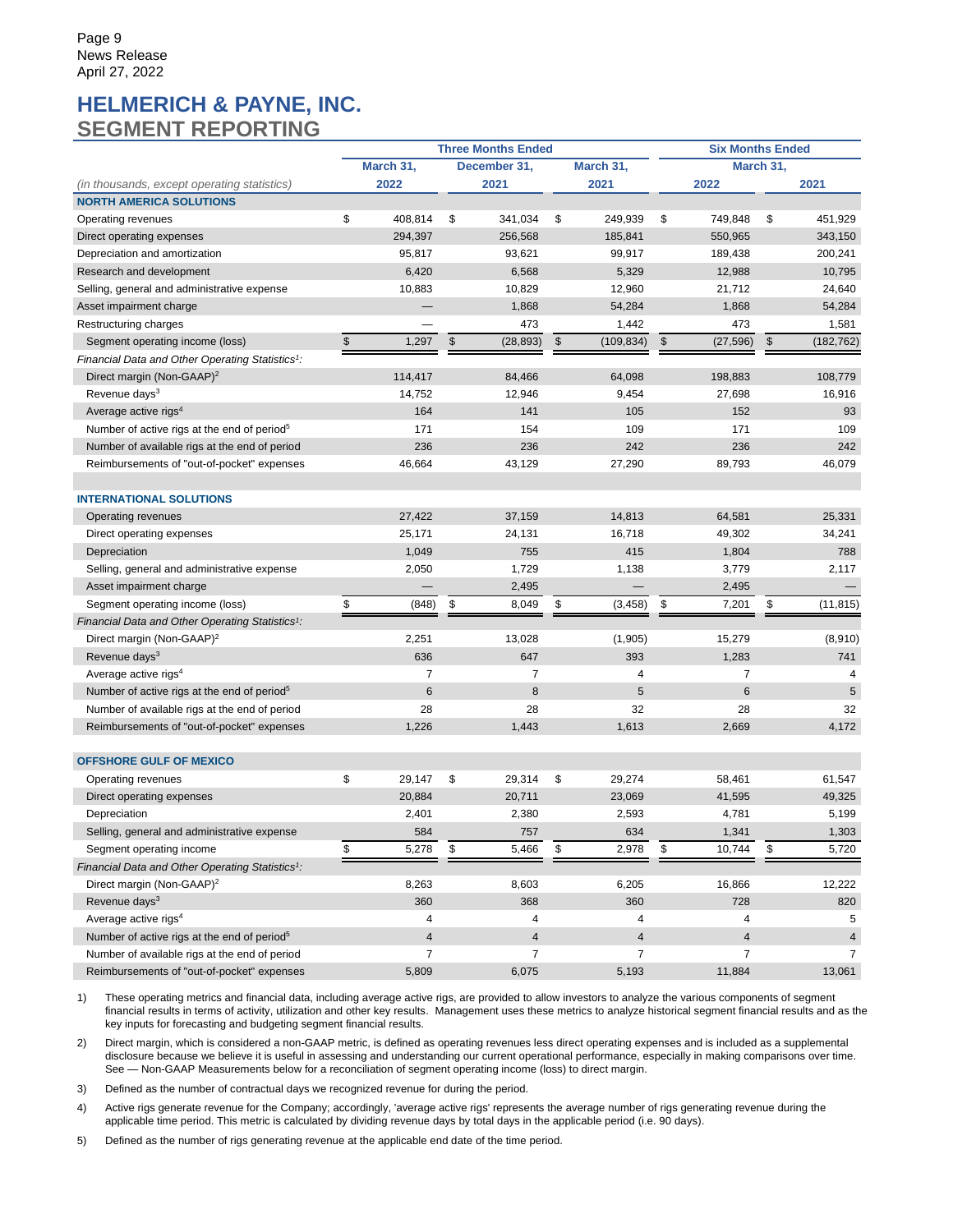Segment reconciliation amounts were as follows:

|               |                                          |       |                                          |                                               | <b>Other</b>                      |        |     |                                   |    |         |  |  |  |  |  |  |  |  |  |  |  |  |  |  | <b>Eliminations</b> |  |  |  |  | <b>Total</b> |
|---------------|------------------------------------------|-------|------------------------------------------|-----------------------------------------------|-----------------------------------|--------|-----|-----------------------------------|----|---------|--|--|--|--|--|--|--|--|--|--|--|--|--|--|---------------------|--|--|--|--|--------------|
| \$<br>408,814 | \$                                       |       | \$                                       | 27,422                                        | - \$                              | 2.214  | \$  |                                   | \$ | 467,597 |  |  |  |  |  |  |  |  |  |  |  |  |  |  |                     |  |  |  |  |              |
|               |                                          |       |                                          |                                               |                                   | 13.204 |     | (13,204)                          |    |         |  |  |  |  |  |  |  |  |  |  |  |  |  |  |                     |  |  |  |  |              |
| 408.814       | S                                        |       |                                          | 27,422                                        |                                   | 15,418 |     | (13,204)                          | S  | 467,597 |  |  |  |  |  |  |  |  |  |  |  |  |  |  |                     |  |  |  |  |              |
|               |                                          |       |                                          |                                               |                                   |        |     |                                   |    |         |  |  |  |  |  |  |  |  |  |  |  |  |  |  |                     |  |  |  |  |              |
| \$<br>285,596 | S                                        |       |                                          | 25,030                                        |                                   | 11,165 | -S  |                                   | \$ | 340,940 |  |  |  |  |  |  |  |  |  |  |  |  |  |  |                     |  |  |  |  |              |
| 8,801         |                                          | 1,735 |                                          | 141                                           |                                   | 43     |     | (10, 720)                         |    |         |  |  |  |  |  |  |  |  |  |  |  |  |  |  |                     |  |  |  |  |              |
| 294,397       | £.                                       |       |                                          | 25,171                                        | \$                                | 11,208 | -\$ | (10, 720)                         | \$ | 340,940 |  |  |  |  |  |  |  |  |  |  |  |  |  |  |                     |  |  |  |  |              |
|               | <b>North America</b><br><b>Solutions</b> |       | <b>International</b><br><b>Solutions</b> | 29,147<br>29.147 \$<br>19,149 \$<br>20.884 \$ | <b>Offshore Gulf</b><br>of Mexico |        |     | Three Months Ended March 31, 2022 |    |         |  |  |  |  |  |  |  |  |  |  |  |  |  |  |                     |  |  |  |  |              |

|                                                       |                                          |     |                                          |      |                                   |     | Six Months Ended March 31, 2022 |     |                     |     |              |
|-------------------------------------------------------|------------------------------------------|-----|------------------------------------------|------|-----------------------------------|-----|---------------------------------|-----|---------------------|-----|--------------|
| (in thousands)                                        | <b>North America</b><br><b>Solutions</b> |     | <b>International</b><br><b>Solutions</b> |      | <b>Offshore Gulf</b><br>of Mexico |     | <b>Other</b>                    |     | <b>Eliminations</b> |     | <b>Total</b> |
| Operating revenue                                     | \$<br>749,848                            | \$. | 58,461                                   | S    | 64,581                            | \$. | 4,489                           | -\$ |                     | S   | 877,379      |
| Intersegment                                          |                                          |     |                                          |      |                                   |     | 26,852                          |     | (26, 852)           |     |              |
| Total operating revenue                               | 749.848                                  |     | 58.461                                   | - \$ | 64.581                            |     | 31.341                          |     | (26, 852)           | \$. | 877,379      |
|                                                       |                                          |     |                                          |      |                                   |     |                                 |     |                     |     |              |
| Direct operating expenses                             | \$<br>532,322                            | \$  | 37,946 \$                                |      | 49.045                            | \$. | 22.461                          | -\$ |                     | \$  | 641,774      |
| Intersegment                                          | 18,643                                   |     | 3.649                                    |      | 257                               |     | 67                              |     | (22, 616)           |     |              |
| Total drilling services & other<br>operating expenses | 550.965                                  |     | 41,595 \$                                |      | 49,302                            |     | 22.528                          |     | (22, 616)           |     | 641,774      |

The following table reconciles segment operating income (loss) per the information above to loss from continuing operations before income taxes as reported on the Unaudited Condensed Consolidated Statements of Operations:

|                                                                                                                     | <b>Three Months Ended</b> |    |              |    |            |    | <b>Six Months Ended</b> |    |            |  |  |
|---------------------------------------------------------------------------------------------------------------------|---------------------------|----|--------------|----|------------|----|-------------------------|----|------------|--|--|
|                                                                                                                     | March 31,                 |    | December 31, |    | March 31,  |    | March 31,               |    |            |  |  |
| (in thousands)                                                                                                      | 2022                      |    | 2021         |    | 2021       |    | 2022                    |    | 2021       |  |  |
| <b>Operating income (loss)</b>                                                                                      |                           |    |              |    |            |    |                         |    |            |  |  |
| <b>North America Solutions</b>                                                                                      | \$<br>1,297               | \$ | (28, 893)    | \$ | (109, 834) | \$ | (27, 596)               | \$ | (182, 762) |  |  |
| <b>International Solutions</b>                                                                                      | (848)                     |    | 8,049        |    | (3, 458)   |    | 7,201                   |    | (11, 815)  |  |  |
| <b>Offshore Gulf of Mexico</b>                                                                                      | 5,278                     |    | 5,466        |    | 2,978      |    | 10.744                  |    | 5,720      |  |  |
| Other                                                                                                               | 3,167                     |    | 3,929        |    | (1,072)    |    | 7,096                   |    | 3,039      |  |  |
| Eliminations                                                                                                        | (2,031)                   |    | (1,282)      |    | (3, 433)   |    | (3,313)                 |    | (5,559)    |  |  |
| Segment operating income (loss)                                                                                     | \$<br>6,863               | \$ | (12, 731)    | \$ | (114, 819) | \$ | (5,868)                 | \$ | (191, 377) |  |  |
| Gain on reimbursement of drilling equipment                                                                         | 6,448                     |    | 5,254        |    | 3,748      |    | 11,702                  |    | 5,939      |  |  |
| Other gain (loss) on sale of assets                                                                                 | 716                       |    | (1,029)      |    | (22, 263)  |    | (313)                   |    | (12, 118)  |  |  |
| Corporate selling, general and administrative costs,<br>corporate depreciation, and corporate restructuring charges | (36, 644)                 |    | (34, 105)    |    | (27, 589)  |    | (70, 749)               |    | (56, 590)  |  |  |
| Operating loss from continuing operations                                                                           | \$<br>(22, 617)           | \$ | (42, 611)    | \$ | (160, 923) | \$ | (65, 228)               | \$ | (254, 146) |  |  |
| Other income (expense):                                                                                             |                           |    |              |    |            |    |                         |    |            |  |  |
| Interest and dividend income                                                                                        | 3.399                     |    | 2,589        |    | 4,819      |    | 5,988                   |    | 6,698      |  |  |
| Interest expense                                                                                                    | (4,390)                   |    | (6, 114)     |    | (5,759)    |    | (10, 504)               |    | (11, 898)  |  |  |
| Gain on investment securities                                                                                       | 22,132                    |    | 47,862       |    | 2,520      |    | 69,994                  |    | 5,444      |  |  |
| Loss on extinguishment of debt                                                                                      |                           |    | (60, 083)    |    |            |    | (60,083)                |    |            |  |  |
| Other                                                                                                               | (476)                     |    | (542)        |    | (577)      |    | (1,018)                 |    | (2,057)    |  |  |
| Total unallocated amounts                                                                                           | 20,665                    |    | (16, 288)    |    | 1,003      |    | 4,377                   |    | (1, 813)   |  |  |
| Loss from continuing operations before income taxes                                                                 | \$<br>(1, 952)            | \$ | (58, 899)    | \$ | (159, 920) | \$ | (60, 851)               | \$ | (255, 959) |  |  |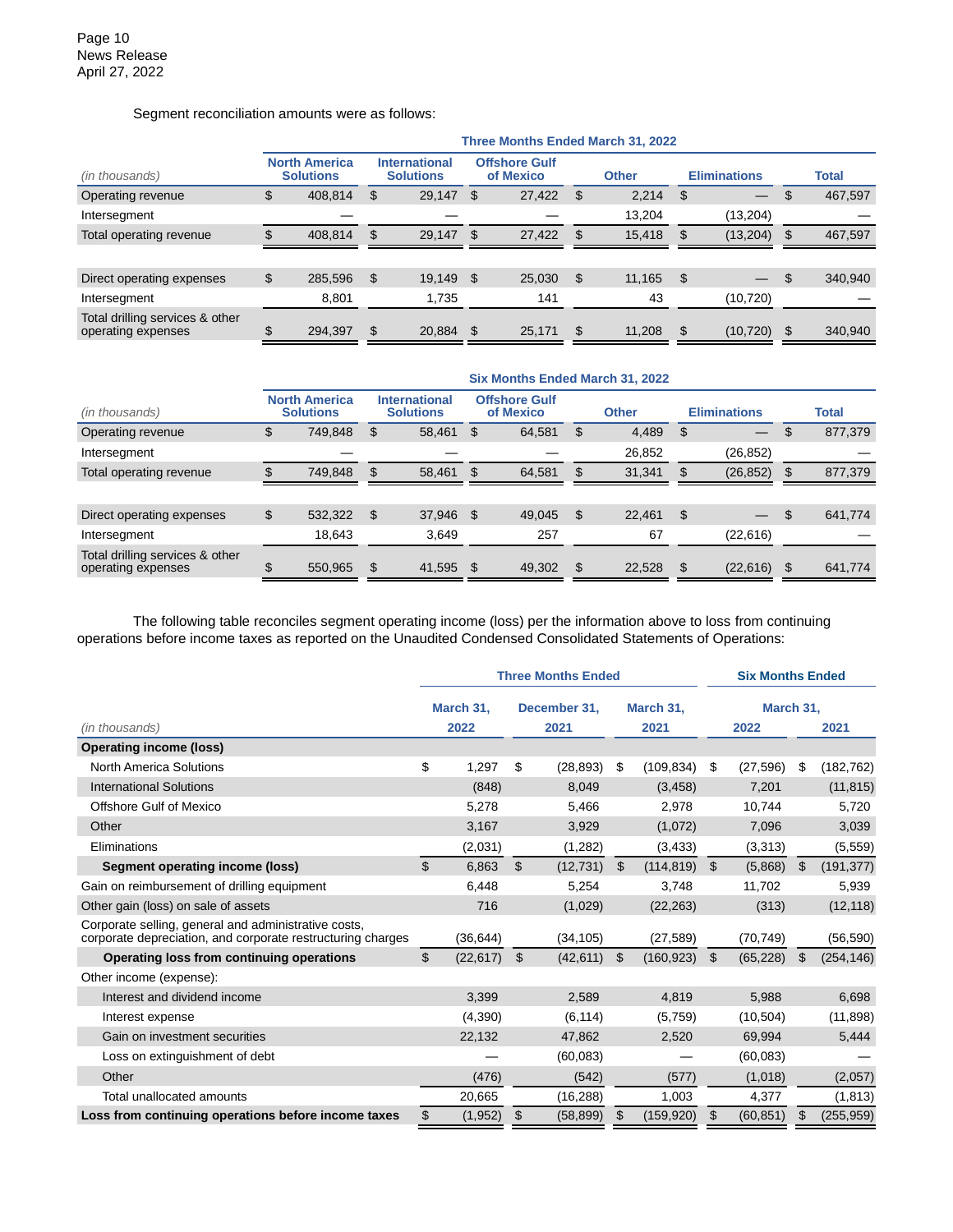# **SUPPLEMENTARY STATISTICAL INFORMATION**

**Unaudited**

## **U.S. LAND RIG COUNTS & MARKETABLE FLEET STATISTICS**

|                               | April 27,<br>2022 | March 31,<br>2022 | December 31,<br>2021 | <b>Q2FY22</b><br>Average |
|-------------------------------|-------------------|-------------------|----------------------|--------------------------|
| U.S. Land Operations          |                   |                   |                      |                          |
| <b>Term Contract Rigs</b>     | 104               | 103               | 85                   | 95                       |
| <b>Spot Contract Rigs</b>     | 69                | 68                | 69                   | 69                       |
| <b>Total Contracted Rigs</b>  | 173               | 171               | 154                  | 164                      |
| Idle or Other Rigs            | 63                | 65                | 82                   | 72                       |
| <b>Total Marketable Fleet</b> | 236               | 236               | 236                  | 236                      |

## **H&P GLOBAL FLEET UNDER TERM CONTRACT STATISTICS**

### **Number of Rigs Already Under Long-Term Contracts(\*)**

**(Estimated Quarterly Average — as of 3/31/22)**

|                               | Q <sub>3</sub> | Q4          | Q1          | Q2          | Q <sub>3</sub> | Q4          | Q1          |
|-------------------------------|----------------|-------------|-------------|-------------|----------------|-------------|-------------|
| <b>Segment</b>                | <b>FY22</b>    | <b>FY22</b> | <b>FY23</b> | <b>FY23</b> | <b>FY23</b>    | <b>FY23</b> | <b>FY24</b> |
| U.S. Land Operations          | 103.0          | 91.1        | 40.9        | 17.7        | 11.7           | 9.4         | 6.0         |
| International Land Operations | 3.9            | 6.0         | 6.0         | 6.0         | 4.8            | 4.0         | 4.0         |
| <b>Offshore Operations</b>    |                |             |             |             |                |             |             |
| Total                         | 106.9          | 97.1        | 46.9        | 23.7        | 16.5           | 13.4        | 10.0        |

(\*) All of the above rig contracts have original terms equal to or in excess of six months and include provisions for early termination fees.

# **Non-GAAP Measurements**

## **NON-GAAP RECONCILIATION OF SELECT ITEMS AND ADJUSTED NET LOSS(\*\*)**

|                                                   |               |       | Three Months Ended March 31, 2022 |            |
|---------------------------------------------------|---------------|-------|-----------------------------------|------------|
| (in thousands, except per share data)             | <b>Pretax</b> | Tax   | <b>Net</b>                        | <b>EPS</b> |
| Net loss (GAAP basis)                             |               |       | \$<br>$(4,976)$ \$                | (0.05)     |
| (-) Fair market adjustments to equity investments | 22.308        | 8.483 | 13.825                            | 0.13       |
| (-) Restructuring charges                         | (63)          | (10)  | (53)                              |            |
| (-) Loss related to the sale of equipment         | (1, 353)      | (205) | (1.148)                           | (0.01)     |
| Adjusted net loss (Non-GAAP)                      |               |       | $(17,600)$ \$                     | (0.17)     |

|                                                                                 |   |               |     |         | <b>Three Months Ended December 31, 2021</b> |              |
|---------------------------------------------------------------------------------|---|---------------|-----|---------|---------------------------------------------|--------------|
| (in thousands, except per share data)                                           |   | <b>Pretax</b> |     | Tax     | <b>Net</b>                                  | <b>EPS</b>   |
| Net loss (GAAP basis)                                                           |   |               |     |         | \$<br>(51, 362)                             | \$<br>(0.48) |
| (-) Fair market adjustments to equity investments                               | S | 47.931        | \$. | 7.223   | 40.708                                      | 0.38         |
| (-) Settlement of a previous contractual dispute with an international customer |   | 16.381        |     | 2.469   | 13.912                                      | 0.13         |
| (-) Restructuring charges                                                       |   | (742)         |     | (112)   | (630)                                       | (0.01)       |
| (-) Loss related to the sale of equipment                                       |   | (3,391)       |     | (511)   | (2,880)                                     | (0.03)       |
| (-) Impairment for fair market value adjustments to equipment held for sale     |   | (4,363)       |     | (658)   | (3,705)                                     | (0.03)       |
| (-) Debt make whole premium and write-off of debt discount and issuance         |   | (60,083)      |     | (9,054) | (51,029)                                    | (0.47)       |
| Adjusted net loss (Non-GAAP)                                                    |   |               |     |         | (47, 738)                                   | (0.45)       |

(\*\*)Select items and adjusted net loss are considered non-GAAP metrics. The Company believes identifying and excluding select items is useful in assessing and understanding current operational performance, especially in making comparisons over time involving previous and subsequent periods and/or forecasting future period results. Select items are excluded as they are deemed to be outside of the Company's core business operations.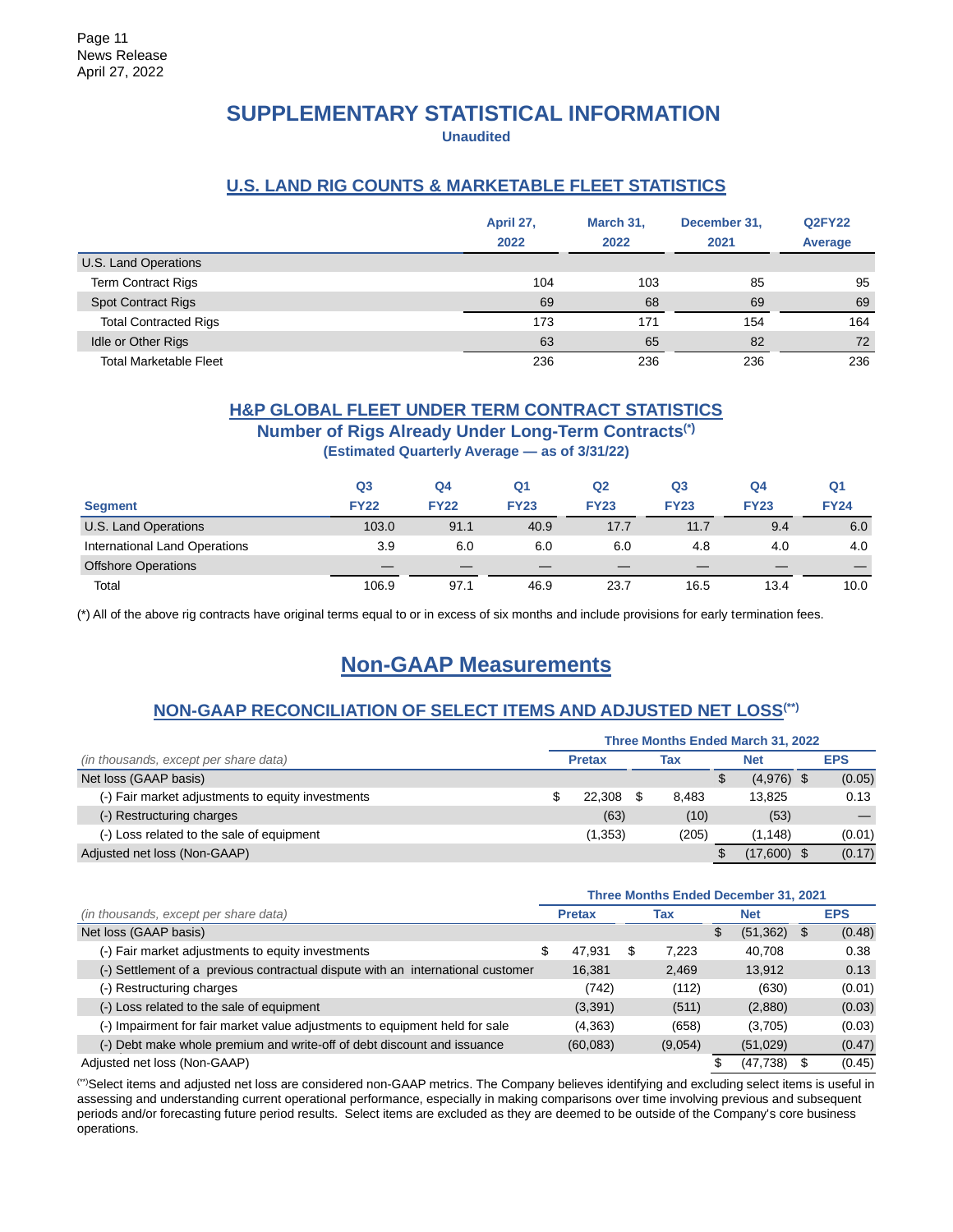.

## **NON-GAAP RECONCILIATION OF DIRECT MARGIN**

Direct margin is considered a non-GAAP metric. We define "direct margin" as operating revenues less direct operating expenses. Direct margin is included as a supplemental disclosure because we believe it is useful in assessing and understanding our current operational performance, especially in making comparisons over time. Direct margin is not a substitute for financial measures prepared in accordance with GAAP and should therefore be considered only as supplemental to such GAAP financial measures.

The following table reconciles direct margin to segment operating income (loss), which we believe is the financial measure calculated and presented in accordance with GAAP that is most directly comparable to direct margin.

|                                             | Three Months Ended March 31, 2022 |                                          |     |                                          |      |                                          |  |  |  |  |  |  |
|---------------------------------------------|-----------------------------------|------------------------------------------|-----|------------------------------------------|------|------------------------------------------|--|--|--|--|--|--|
| (in thousands)                              |                                   | <b>North America</b><br><b>Solutions</b> |     | <b>Offshore Gulf of</b><br><b>Mexico</b> |      | <b>International</b><br><b>Solutions</b> |  |  |  |  |  |  |
| Segment operating income (loss)             |                                   | 1.297                                    | -SS | 5,278                                    | - \$ | (848)                                    |  |  |  |  |  |  |
| Add back:                                   |                                   |                                          |     |                                          |      |                                          |  |  |  |  |  |  |
| Depreciation and amortization               |                                   | 95,817                                   |     | 2.401                                    |      | 1,049                                    |  |  |  |  |  |  |
| Research and development                    |                                   | 6.420                                    |     |                                          |      |                                          |  |  |  |  |  |  |
| Selling, general and administrative expense |                                   | 10,883                                   |     | 584                                      |      | 2,050                                    |  |  |  |  |  |  |
| Direct margin (Non-GAAP)                    |                                   | 114.417                                  |     | 8.263                                    |      | 2.251                                    |  |  |  |  |  |  |

|                                             | <b>Three Months Ended December 31, 2021</b> |                                          |                                          |       |                                          |        |
|---------------------------------------------|---------------------------------------------|------------------------------------------|------------------------------------------|-------|------------------------------------------|--------|
| (in thousands)                              |                                             | <b>North America</b><br><b>Solutions</b> | <b>Offshore Gulf of</b><br><b>Mexico</b> |       | <b>International</b><br><b>Solutions</b> |        |
| Segment operating income (loss)             | Φ                                           | $(28, 893)$ \$                           |                                          | 5,466 | - \$                                     | 8,049  |
| Add back:                                   |                                             |                                          |                                          |       |                                          |        |
| Depreciation and amortization               |                                             | 93,621                                   |                                          | 2,380 |                                          | 755    |
| Research and development                    |                                             | 6,568                                    |                                          |       |                                          |        |
| Selling, general and administrative expense |                                             | 10,829                                   |                                          | 757   |                                          | 1,729  |
| Asset impairment charge                     |                                             | 1.868                                    |                                          |       |                                          | 2,495  |
| Restructuring charges                       |                                             | 473                                      |                                          |       |                                          |        |
| Direct margin (Non-GAAP)                    |                                             | 84,466                                   | S                                        | 8.603 | - \$                                     | 13,028 |

|                                             | <b>Three Months Ended March 31, 2021</b> |   |                                          |      |                                          |  |
|---------------------------------------------|------------------------------------------|---|------------------------------------------|------|------------------------------------------|--|
| (in thousands)                              | <b>North America</b><br><b>Solutions</b> |   | <b>Offshore Gulf of</b><br><b>Mexico</b> |      | <b>International</b><br><b>Solutions</b> |  |
| Segment operating income (loss)             | $(109, 834)$ \$                          |   | $2,978$ \$                               |      | (3, 458)                                 |  |
| Add back:                                   |                                          |   |                                          |      |                                          |  |
| Depreciation and amortization               | 99,917                                   |   | 2,593                                    |      | 415                                      |  |
| Research and development                    | 5,329                                    |   |                                          |      |                                          |  |
| Selling, general and administrative expense | 12,960                                   |   | 634                                      |      | 1,138                                    |  |
| Asset impairment charge                     | 54,284                                   |   |                                          |      |                                          |  |
| Restructuring charges                       | 1,442                                    |   |                                          |      |                                          |  |
| Direct margin (Non-GAAP)                    | 64,098                                   | S | 6,205                                    | - \$ | (1,905)                                  |  |